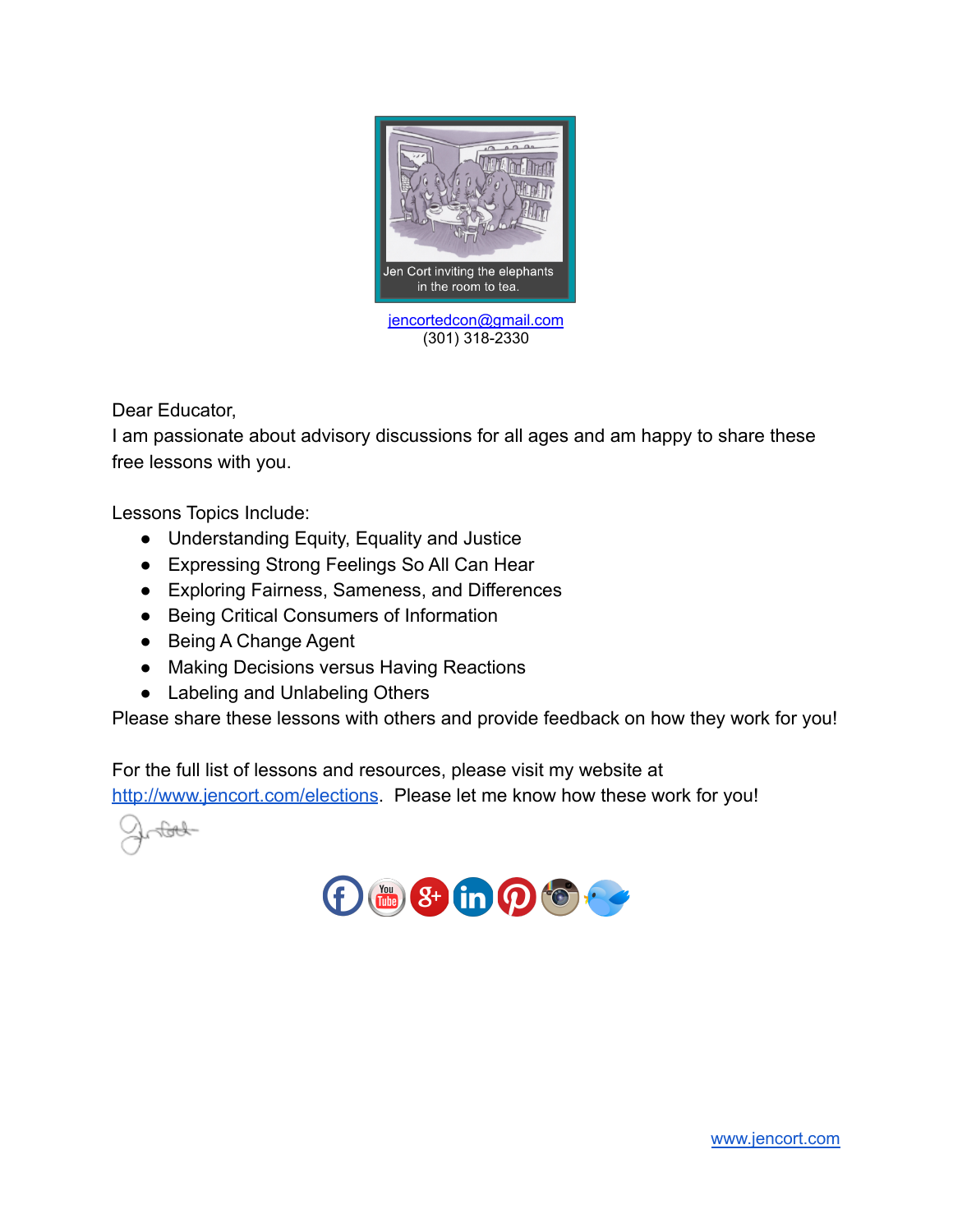

# **Middle & Upper School Expressing Strong Beliefs So Others Can Hear**

**Election Connection:** Throughout the campaign we have heard candidates talk over each other, using bigger and stronger language to convey their points while appearing to "reload" (preparing responses while the other person is speaking) before than listening and responding thoughtfully.

### **Quakerism Connection:**

Sitting next to questions and challenges are among Quaker practices, especially when strong and differing opinions are expressed. Allowing for silence to reflect on thoughts shared and reminding ourselves of Friends' focus on peaceful conflict resolution support these efforts .

### **Objective:**

Students will create a framework for talking and listening so all can speak and be heard.

### **Preparation:**

**Time:** 10 minutes to read lesson **Materials:**

● [Creating Community Norms](http://www.jencort.com/single-post/2016/09/10/Establishing-Community-Norms) or <https://goo.gl/9Jx3HQ>

## **Lesson Steps:**

- 1. Gather the group together
- 2. Share with the group that you will create community norms for having conversations about topics eliciting strong reactions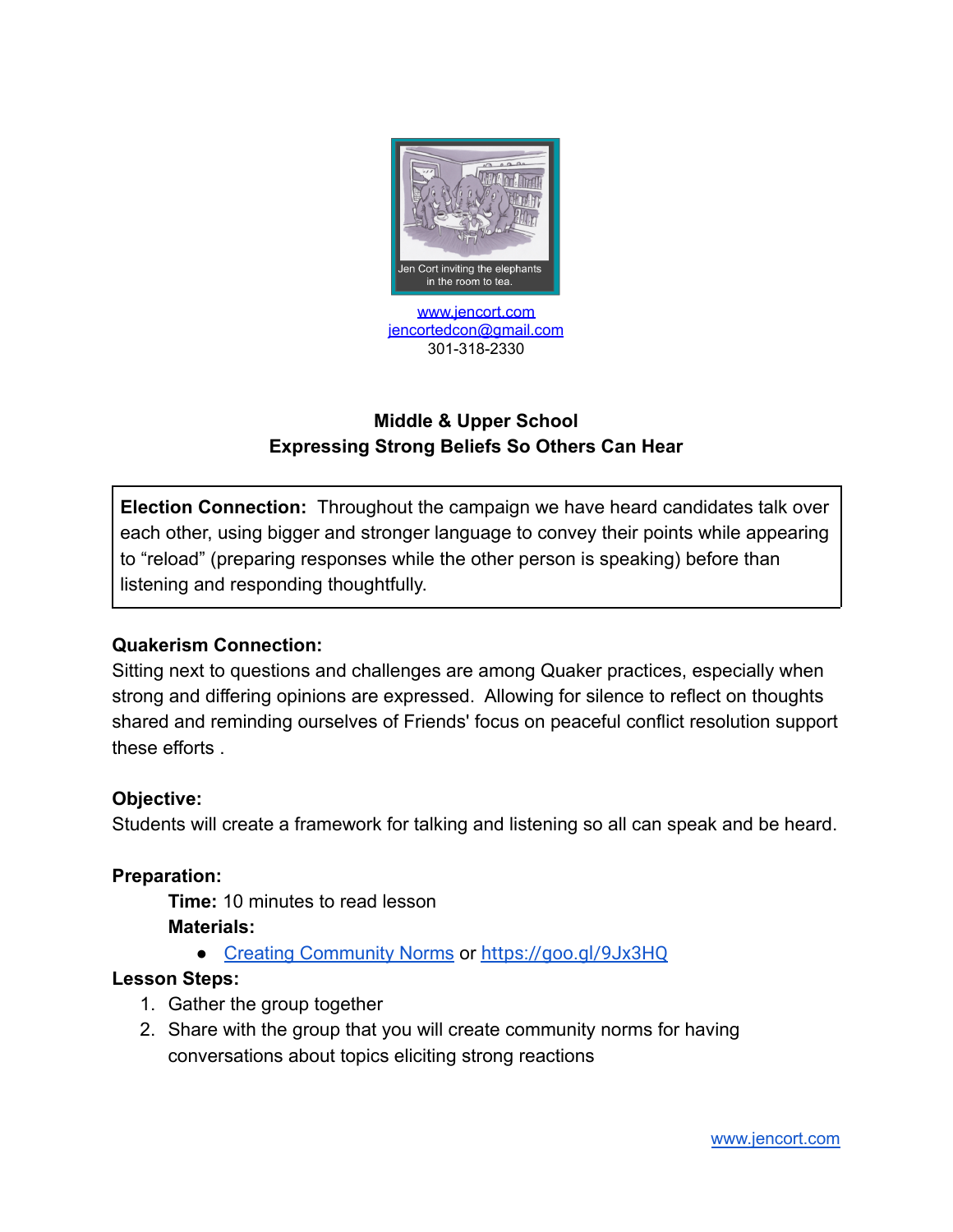- 3. Spend a few minutes brainstorming the term "Community Norms". **Answers should include, but not be limited to:** "Community Norms are agreements for how the group works together"
- 4. Ask the group to sit quietly for a minute and then pose "Let's think about a topic about which you have strong [feelings](http://media.wix.com/ugd/6838fe_1db3ad32a4124e48a2e4d6e7518f1414.pdf)"
	- a. While still in silence, prompt "Think about how others respond verbally, nonverbally and/or on social media to the situation"
	- b. Remaining in silence, ask "What makes having that conversation easier? And what makes the conversation more difficult?"
- 5. Write or project the following on the board with space under each for writing answers:

| <b>Challenging</b><br>Verbal | <b>More Supportive</b><br>Verbal | <b>Community Norms</b><br>Verbal |
|------------------------------|----------------------------------|----------------------------------|
| Non-Verbal                   | Non-Verbal                       | Non-Verbal                       |
| Social Media                 | Social Media                     | Social Media                     |

a. Ask "What were some of the things you thought made the conversations more challenging?" (list responses on board)

## **Answers should include but not be limited to:**

- 1. Appearing open (having open body language)
- 2. Resisting distractions
- 3. Being welcoming (consistent between words, tone of voice and actions)
- b. Ask "What makes these conversations easier?" (list responses on board). **Answers should include but not be limited to:**
	- 1. Waiting to respond rather than interrupting
	- 2. Being distracted, such as talking to others
	- 3. Using dismissive language or put downs
- c. Break the group into triads or quads and ask them to spend a few minutes discussing "How can we use some of the items on both lists to create *our* 'Community Norms'?"
- d. Bring the group back together and share responses
- e. Have the group read the list of Community Norms in silence. Suggest they think again about the passionate topic from the beginning of the discussion while looking at the Community Norms. Would you feel more